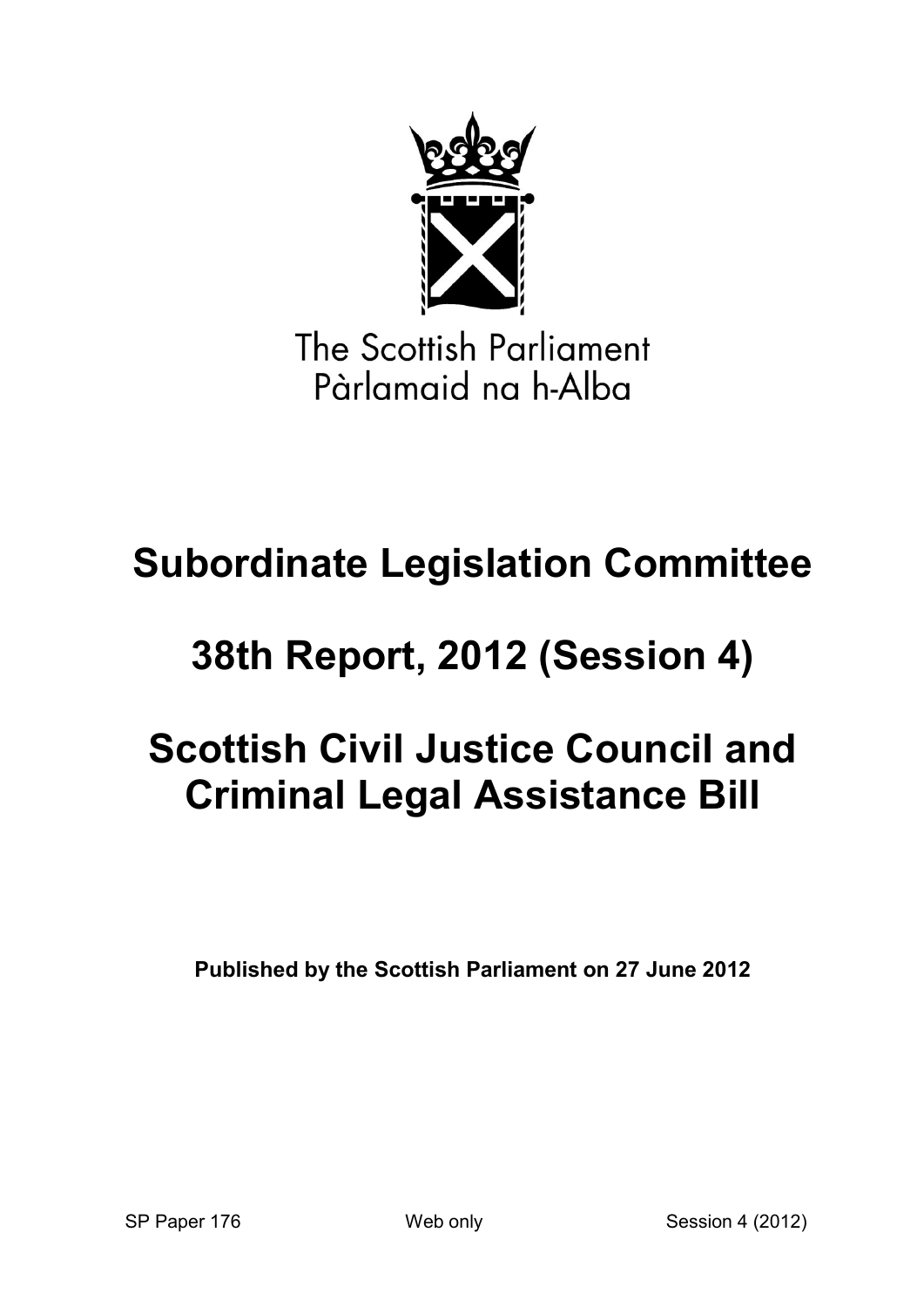© Parliamentary copyright. Scottish Parliamentary Corporate Body

Information on the Scottish Parliament's copyright policy can be found on the website www.scottish.parliament.uk or by contacting Public Information on 0131 348 5000.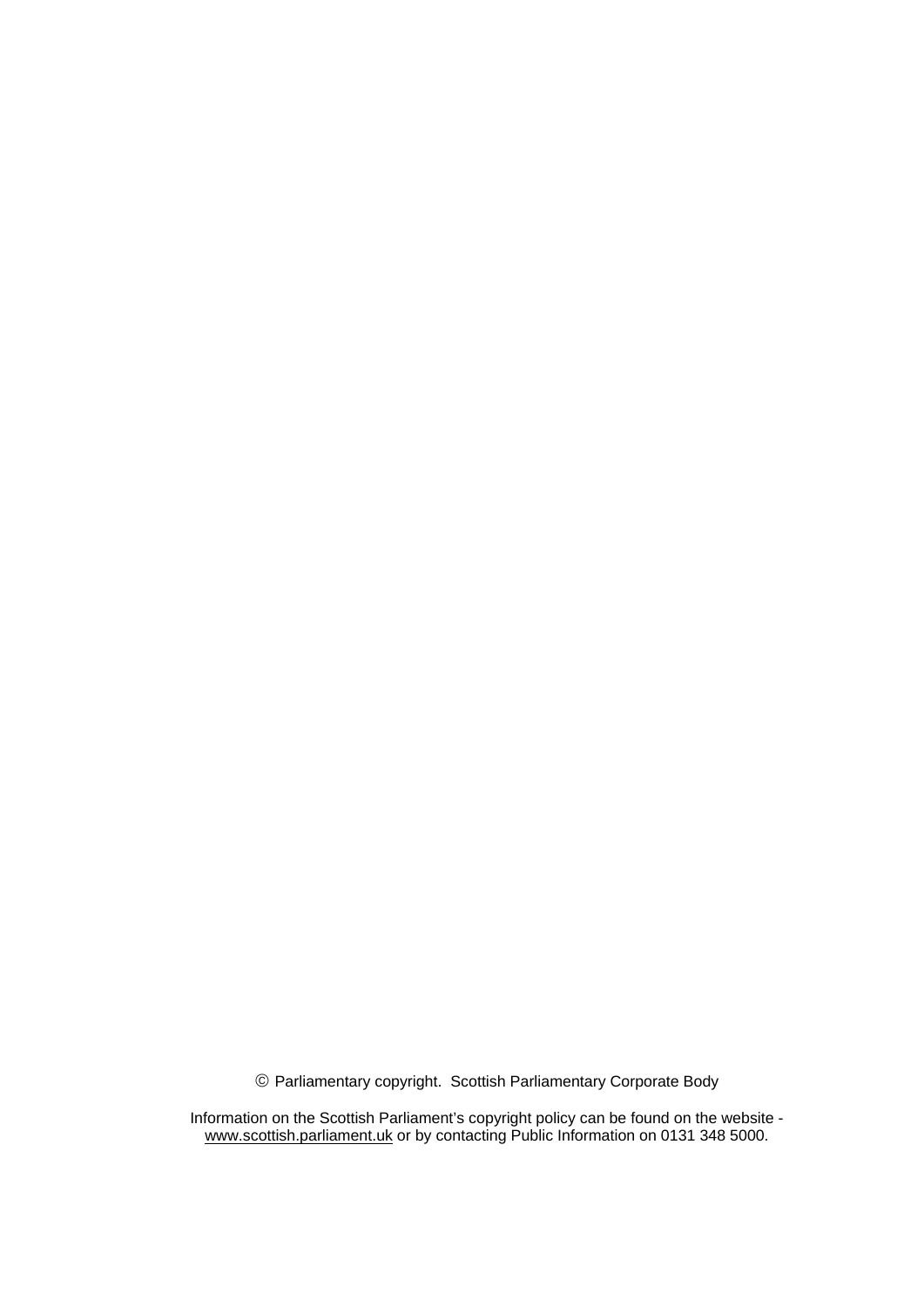

The Scottish Parliament Pàrlamaid na h-Alba

# **Subordinate Legislation Committee**

# **Remit and membership**

# **Remit:**

The remit of the Subordinate Legislation Committee is to consider and report on—

# (a) any—

(i) subordinate legislation laid before the Parliament;

(ii) [deleted]

(iii) pension or grants motion as described in Rule 8.11A.1;

and, in particular, to determine whether the attention of the Parliament should be drawn to any of the matters mentioned in Rule 10.3.1;

(b) proposed powers to make subordinate legislation in particular Bills or other proposed legislation;

(c) general questions relating to powers to make subordinate legislation;

(d) whether any proposed delegated powers in particular Bills or other legislation should be expressed as a power to make subordinate legislation;

(e) any failure to lay an instrument in accordance with section 28(2), 30(2) or 31 of the 2010 Act; and

(f) proposed changes to the procedure to which subordinate legislation laid before the Parliament is subject.

(Standing Orders of the Scottish Parliament, Rule 6.11)

**Membership:**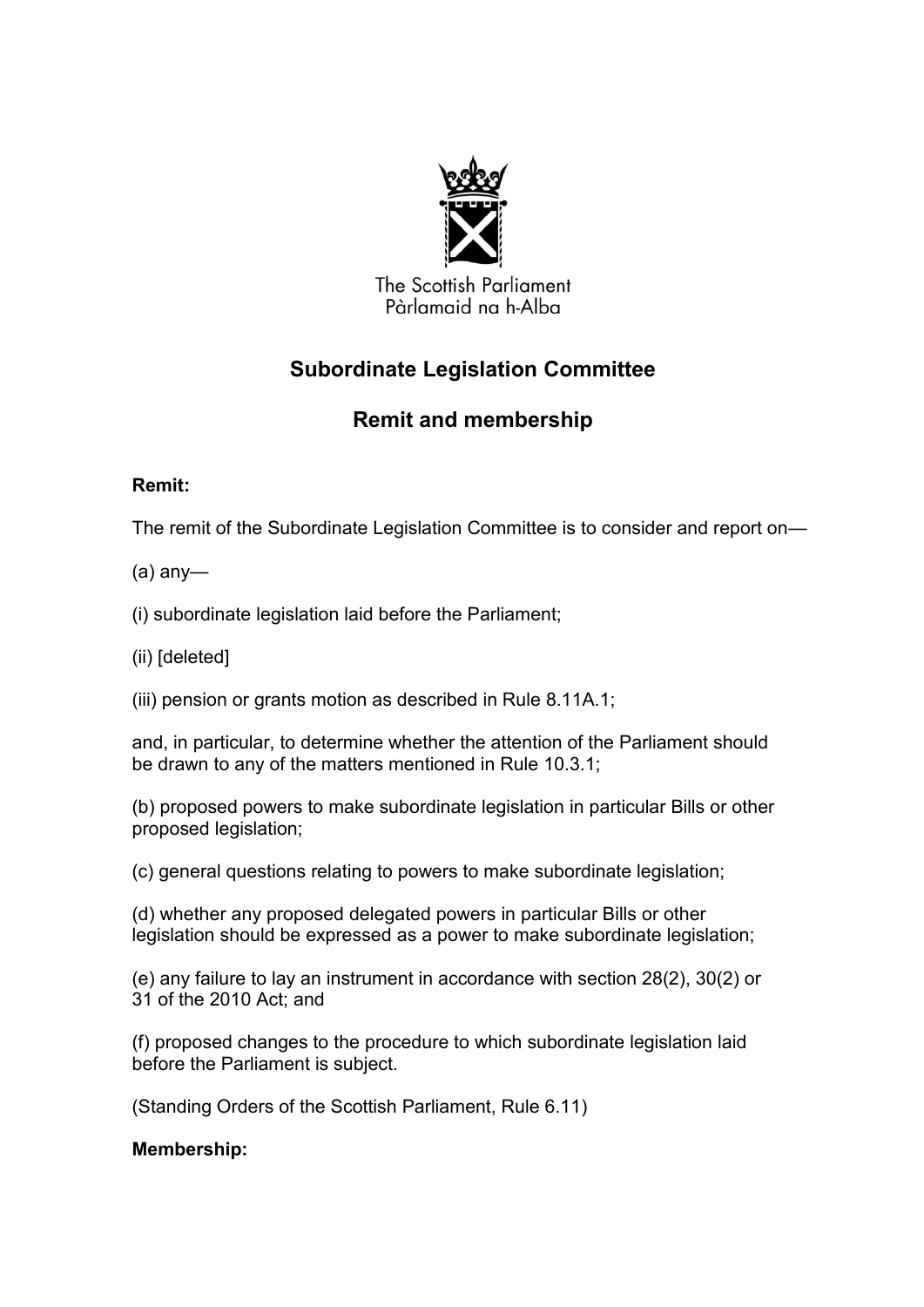Chic Brodie Nigel Don (Convener) James Dornan (Deputy Convener) Mike MacKenzie Michael McMahon John Pentland John Scott

# **Committee Clerking Team:**

Clerk to the Committee Irene Fleming

Assistant Clerk Rob Littlejohn

Support Manager Daren Pratt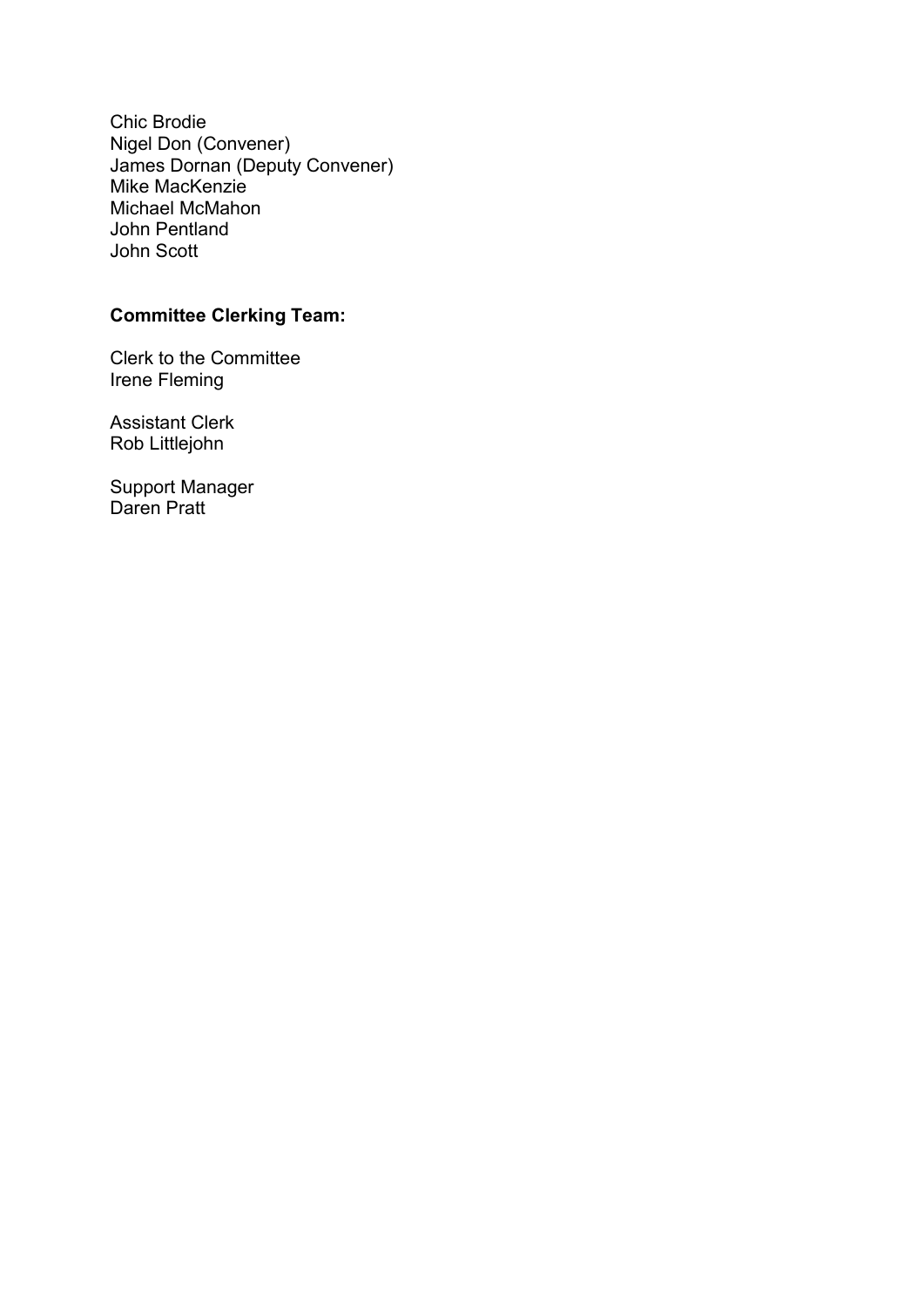

The Scottish Parliament Pàrlamaid na h-Alba

# **Subordinate Legislation Committee**

# **38th Report, 2012 (Session 4)**

#### **Scottish Civil Justice Council and Criminal Legal Assistance Bill**

The Committee reports to the Parliament as follows—

#### INTRODUCTION

1. At its meetings on 12 and 26 June 2012, the Subordinate Legislation Committee considered the delegated powers provisions in the Scottish Civil Justice Council and Criminal Legal Assistance Bill<sup>1</sup> ("the Bill") at Stage 1. The Committee submits this report to the Justice Committee as lead committee for the Bill under Rule 9.6.2 of Standing Orders.

#### OVERVIEW OF THE BILL

2. The Scottish Civil Justice Council and Criminal Legal Assistance Bill was introduced in the Parliament on 2 May 2012 by Kenny MacAskill MSP. It is a Government Bill which establishes the Scottish Civil Justice Council and makes provision about contributions in respect of criminal legal assistance.

3. The Scottish Government has provided a Delegated Powers Memorandum  $(DPM)^2$  setting out the need for the delegated powers, how they may be exercised and the choice of procedure applicable to their exercise.

4. In the consideration of the memorandum at its meeting on 12 June, the Committee agreed to write to the Scottish Government to raise questions on a number of the delegated powers. This correspondence is reproduced in the Annex.

#### DELEGATED POWERS PROVISIONS

5. The Committee considered each of the delegated powers provisions in the Bill.

1

<sup>&</sup>lt;sup>1</sup> Scottish Civil Justice Council and Civil Legal Assistance Bill. Available at: [http://www.scottish.parliament.uk/S4\\_Bills/Scottish%20Civil%20Justice%20and%20Criminal%20Le](http://www.scottish.parliament.uk/S4_Bills/Scottish%20Civil%20Justice%20and%20Criminal%20Legal%20Assistance%20Bill/b13s4-introd.pdf) [gal%20Assistance%20Bill/b13s4-introd.pdf](http://www.scottish.parliament.uk/S4_Bills/Scottish%20Civil%20Justice%20and%20Criminal%20Legal%20Assistance%20Bill/b13s4-introd.pdf)

 $2$  Delegated Powers Memorandum. Available at: [http://www.scottish.parliament.uk/S4\\_SubordinateLegislationCommittee/DPM.pdf](http://www.scottish.parliament.uk/S4_SubordinateLegislationCommittee/DPM.pdf)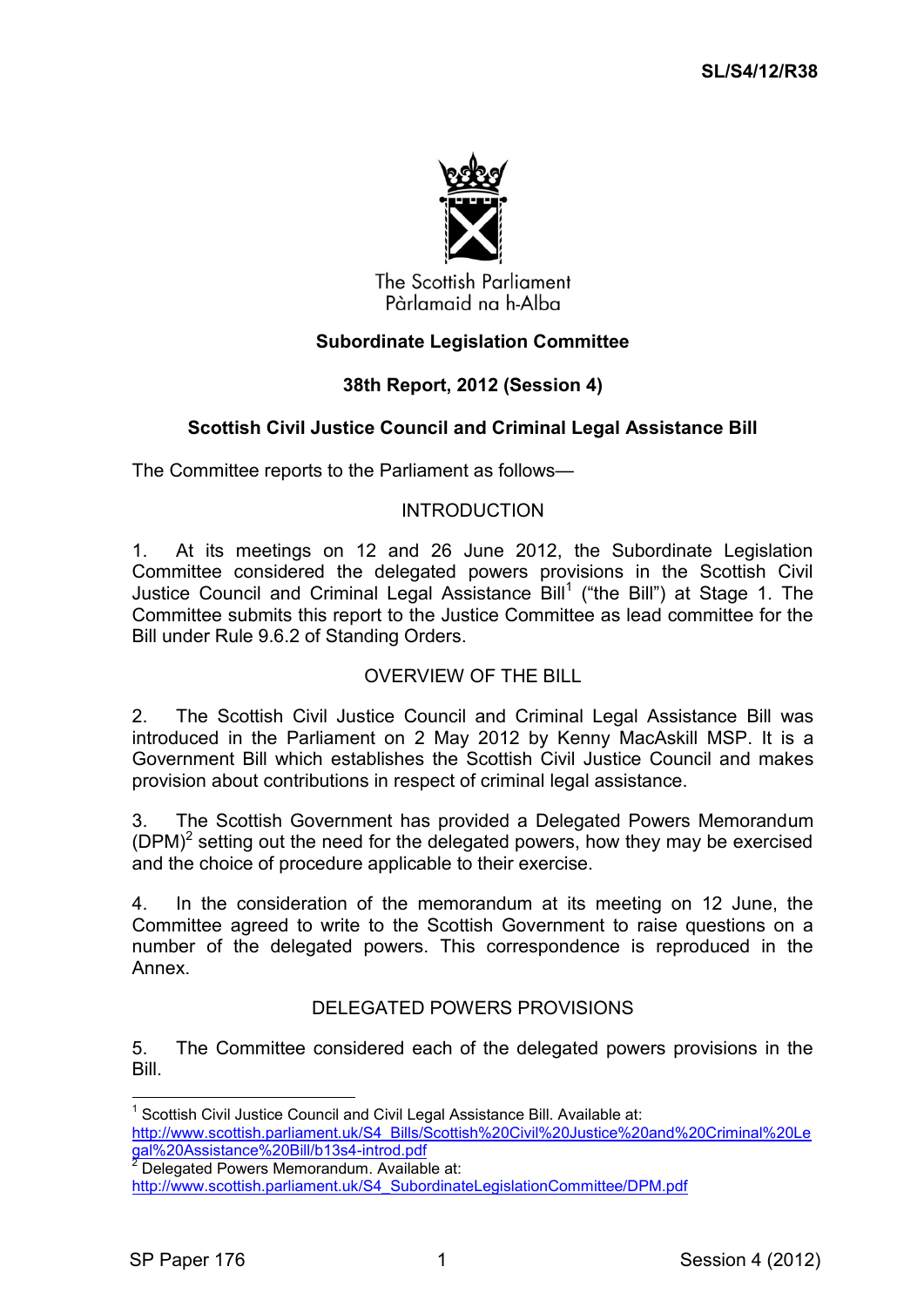6. The Committee determined that it did not need to draw the attention of the Parliament to the delegated powers in sections 6, 17 (inserting new section 8A(1A) of the Legal Aid (Scotland) Act 1986, 18(1) (inserting new section 9(2)(dda) of that Act, section 20 (inserting new section 25AD of that Act), section 22 (inserting new section 33ZA of that Act), section 23(4), section 23(5), section 23(9), and section 25.

7. The Committee's comments and, where appropriate, recommendations on the other delegated powers are detailed below.

#### **Section 18(2) – new section 9B of the 1986 Act (scheme of eligibility)**

| Power conferred on:<br>Power exercisable by: | the Scottish Legal Aid Board<br>scheme (not by Scottish statutory<br>instrument) |  |
|----------------------------------------------|----------------------------------------------------------------------------------|--|
| <b>Parliamentary procedure:</b>              | no parliamentary procedure                                                       |  |
| Power conferred on:                          | the Scottish Ministers                                                           |  |
| Power exercisable by:                        | directions                                                                       |  |
| <b>Parliamentary procedure:</b>              | no parliamentary procedure                                                       |  |

#### *Background*

8. The delegated power which is inserted by section 9(2)(dda) of the 1986 Act will enable the Scottish Ministers to disapply the existing eligibility criteria for assistance by way of representation ("ABWOR") and replace them with the criteria in sections 9A and 11A of the 1986 Act. One of the criteria in section 9A(2)(a) is that the scheme of eligibility provides that the fees and outlays of the ABWOR cannot be met without undue hardship to the client or the dependants of the client. ―Scheme of eligibility‖ means a scheme approved under section 9B(3).

9. Section 9B(1) makes provision for the preparation and publication of a scheme of eligibility by the Scottish Legal Aid Board ("the Board"). It is to set out the financial circumstances which the Board considers would constitute undue hardship for a client or the dependants of that client if they were required to meet the fees and outlays in respect of ABWOR. The scheme requires to be submitted to the Scottish Ministers for approval (section 9B(2)) and they may approve it with or without modification (section 9B(3)). Provision is also made for the Ministers to approve a modification to an approved scheme, or to withdraw approval at any time (section 9B(4)).

10. Separately, the Scottish Ministers may give the Board directions as to the preparation and publication of a scheme of eligibility, and the Board must comply with those directions (section 9B(5)).

#### *Scheme of eligibility*

11. The Committee asked the Scottish Government to explain why the power to make a scheme of eligibility is not expressed as a power to make subordinate legislation, given its stated position (in paragraph 17 of the DPM) that the extension or alteration of eligibility for criminal legal assistance requires thorough parliamentary scrutiny. As noted above, the Scottish Government response is set out in the Annex.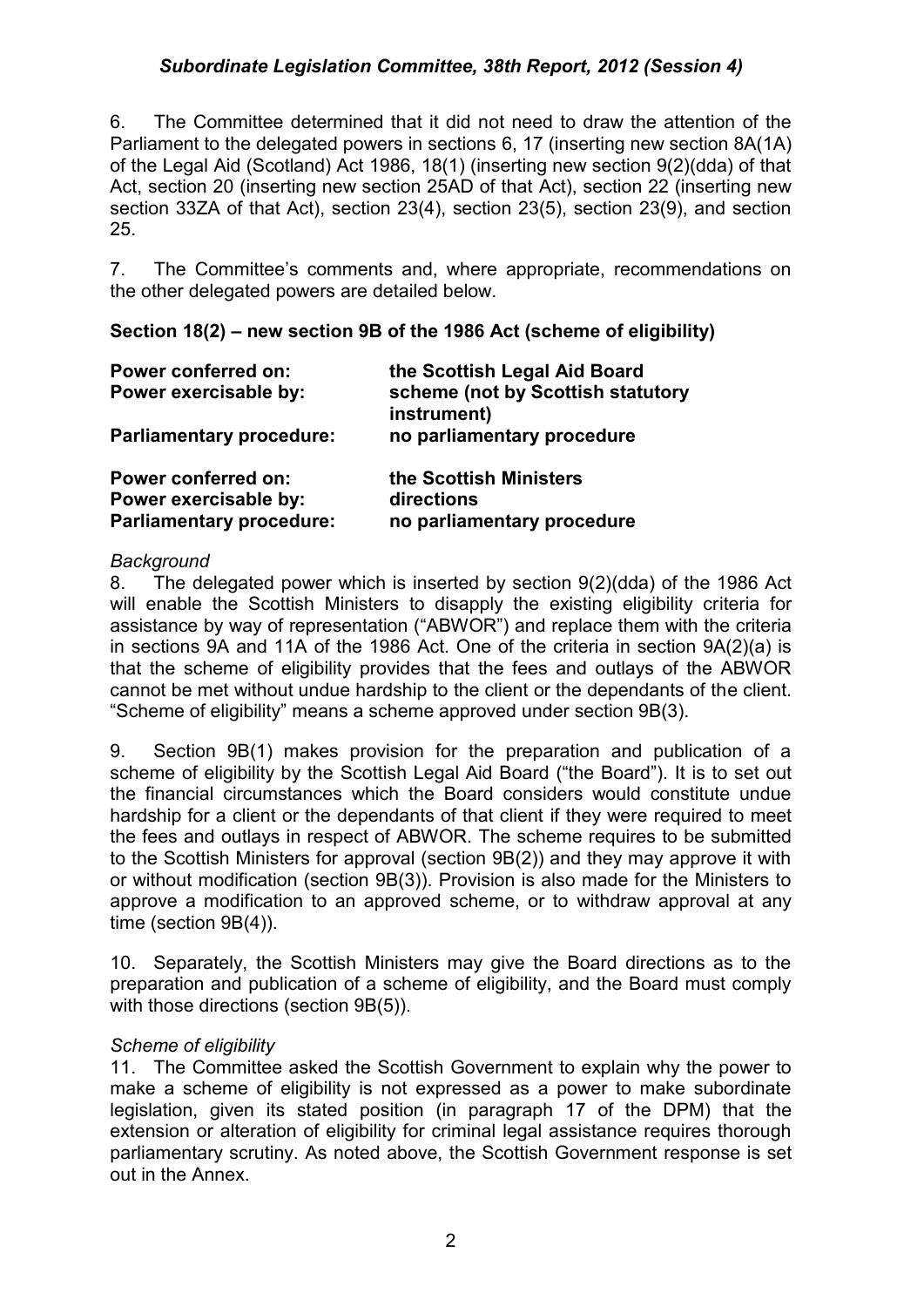12. Section 9B involves the delegation of power to the Board to prepare and publish the scheme of eligibility, subject to approval of the scheme by the Scottish Ministers. That delegation is not by way of a power to make subordinate legislation. As a result, the scheme of eligibility will not be subject to any parliamentary procedure. It will not be laid before the Parliament and it is not subject to the usual publication requirements for Scottish statutory instruments, although the scheme is required to be published in some form.

13. The response to the Committee explained that the intention underlying the new section 9A(1) of the 1986 Act is that the solicitor acting will have discretion to carry out the assessment of undue hardship. In turn, it is intended that the scheme setting out the financial circumstances which consist of undue hardship will be within the Board's discretion to define, from time to time. This will be subject to approval of (and possible later withdrawal by) the Scottish Ministers. This is intended to be analogous to the Board's existing non-statutory guidance which is issued on undue hardship in relation to criminal legal aid cases. The scheme will require to be rather complex. It may set out other circumstances which may amount to undue financial hardship, apart from an applicant's income level. The scheme is intended to take into account information on average case costs, and could summarise what is treated as income and capital, when calculating a particular applicant's resources.

14. The Committee noted, however, that the Scottish Government's response did not offer a satisfactory explanation why making the scheme by Scottish statutory instrument would not be sufficiently flexible to enable the ABWOR scheme to operate. It also did not offer an explanation why it is not appropriate that the Parliament should be required to approve, or have power to annul, the scheme. The statement of the circumstances which amount to undue hardship has significant consequences for the operation of the ABWOR arrangements and the payments which will be made to applicants. One of the criteria for ABWOR to be available in terms of the inserted section 9A(1) and (2) is that the solicitor is to be satisfied that the fees and outlays of the assistance cannot be met without the undue hardship.

15. The Committee also noted that what a scheme will set out is defined in the inserted section 9B(1). It is to set out the financial circumstances in which the Board considers that paying the fees and outlays in respect of assistance by way of representation will result in undue hardship for a client or their dependants. That provision does not include discretionary elements within it. The scheme is proposed to define the relevant financial circumstances which amount to undue hardship.

16. The Committee also noted that it would appear to be technically possible to provide that the scheme could be made in the form of a Scottish statutory instrument, whether made by the Board with approval of the Scottish Ministers or made by the Ministers.

#### *Conclusion*

17. The Committee considers that the proposed power to make a scheme of eligibility is a power of significance which it appears could be expressed as a power to make subordinate legislation by means of making a Scottish statutory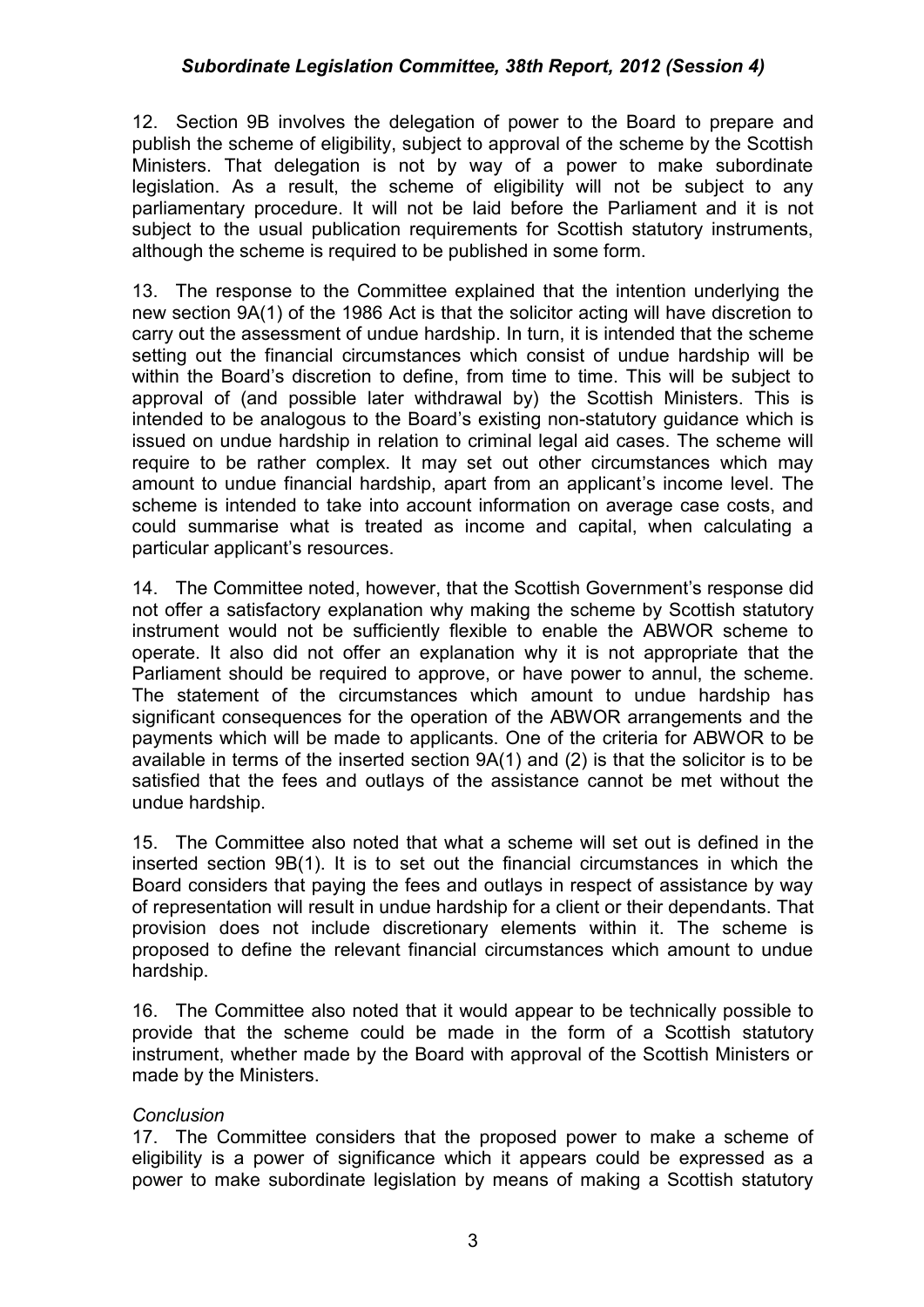instrument. The Committee considers that the Scottish Government has not justified in satisfactory terms within the DPM, or in response to the questions raised, why the power to make this scheme should not be subject to the approval of the Parliament. The Committee would accept that if there are good reasons why the scheme should not be subject to the affirmative procedure but rather the negative procedure – for example, that a modification could be required within the dates when the Parliament is in recess – then it is possible that the negative procedure could be applied as suitable for scrutiny of the scheme. However, taking into account the Government's response on this power, the Committee's view is that the scheme should at least be capable of annulment by the Parliament.

18. **The Committee considers that the power in section 18(2) (inserting section 9B of the 1986 Act) enabling the Scottish Legal Aid Board to make a scheme of eligibility with the approval of the Scottish Ministers is a significant power which would be more appropriately expressed as a power to make subordinate legislation, by means of a Scottish statutory instrument. The Committee considers that, unless there is good reason to the contrary, a draft scheme should be laid subject to affirmative procedure.**

19. **The Committee accordingly asks the Scottish Government to consider this further in advance of Stage 2. It also requests that the Government indicates in response to this report whether it considers that any difficulties would arise with the suggestion that the scheme could be subject to the affirmative procedure.**

#### *Direction-making power in the inserted section 9B(5) of the 1986 Act*

20. The Committee also asked the Scottish Government to explain why the direction-making power in the inserted section 9B(5) of the 1986 Act is necessary, given its extensive powers in relation to the approval, modification and withdrawal of a scheme of eligibility.

21. The Scottish Government's response explains that the proposed directionmaking power is not intended to amount to any further powers of the Scottish Ministers to modify the contents of the scheme. It is intended to enable directions on the procedural matters of possible consultation requirements when preparing the draft scheme, or the method of publication.

22. The Committee is satisfied that this power of direction should not be exercisable in the form of a Scottish statutory instrument. However, the Committee considers that this power in the inserted section 9B(5) is generally framed to permit any directions which the Board must comply with in the course of preparing and publishing the scheme.

23. The Scottish Government's response to the Committee has clarified that the power is intended to cover any consultation or method of publication (and so procedural) requirements only. From the viewpoint of users' understanding and accessibility of this provision, the Committee considers that the Scottish Government should consider in advance of Stage 2 of the Bill whether the power to direct in the inserted section 9B(5) could be more clearly or narrowly drawn, so that the power enables directions on consultation, method of publication or other procedural requirements.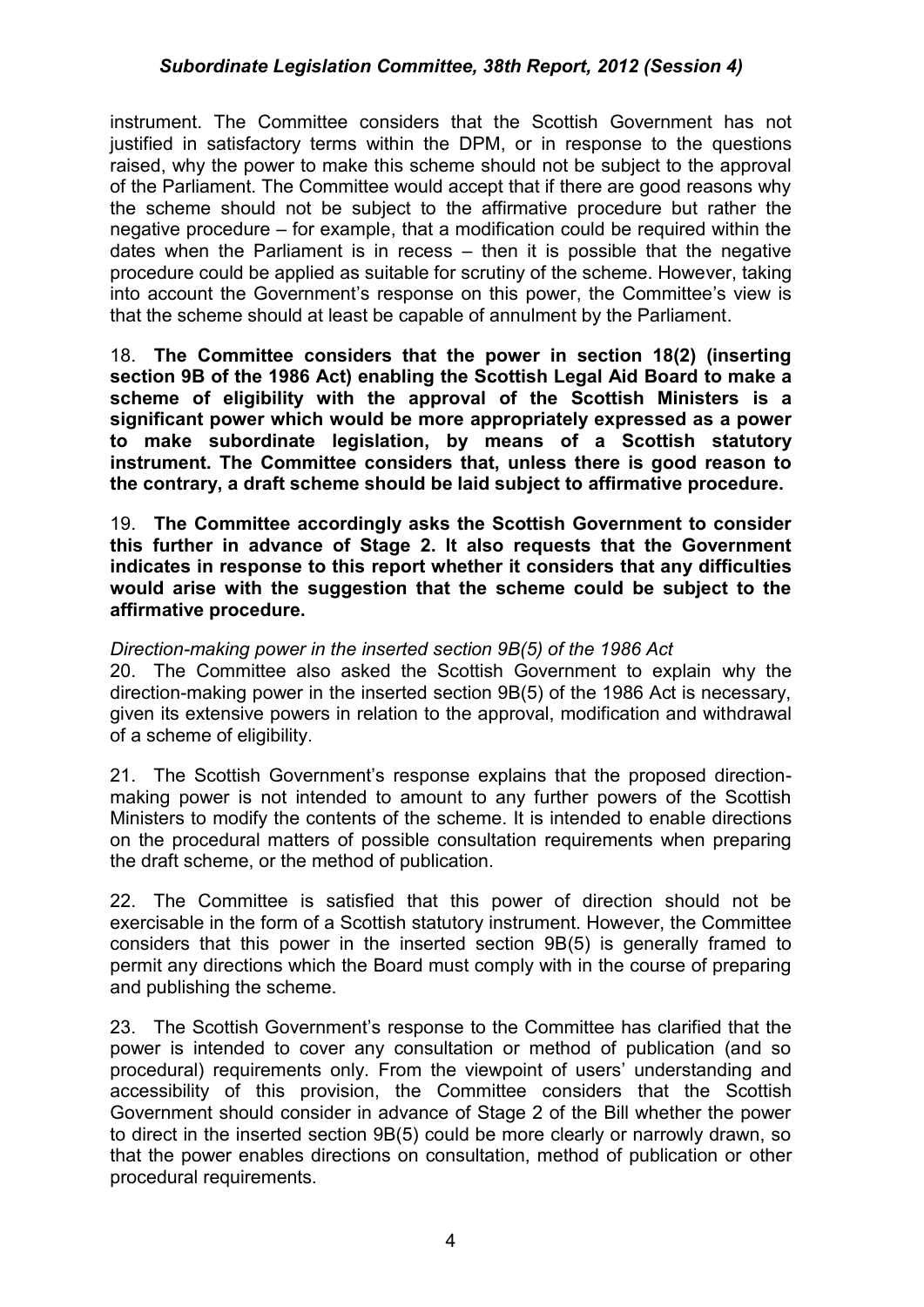24. **The Committee therefore recommends that the Scottish Government should consider in advance of Stage 2 of the Bill whether the power of direction in section 9B(5) of the 1986 Act (inserted by section 18(2)) should be more clearly or narrowly drawn. The Scottish Government has indicated to the Committee that this power is intended to relate to consultation, method of publication or other procedural arrangements in preparing and publishing the scheme of eligibility, rather than generally allow any direction which the Board must comply with in carrying out such preparation and publication.**

**Section 24 – ancillary provision**

| Power conferred on:             | the Scottish Ministers                                                                                                  |
|---------------------------------|-------------------------------------------------------------------------------------------------------------------------|
| Power exercisable by:           | order                                                                                                                   |
| <b>Parliamentary procedure:</b> | affirmative procedure where making textual<br>amendments to primary legislation,<br>and<br>otherwise negative procedure |

#### *Background*

25. Section 6 of the Bill specifies the composition of the Scottish Civil Justice Council, in terms of maximum number of members and categories of members. Section 6(3) enables the Scottish Ministers to vary by order the maximum number of members on the Council, and to vary the minimum number in a category of membership. This power has attached to it its own ancillary provision in section 6(5). This permits the making of such supplementary, incidental, consequential, transitional, transitory or saving provision as the Scottish Ministers consider appropriate.

26. It is expressly provided, however, in section 6(6) that these powers may not be used to modify the description of a category of membership or to add a category of membership. Section 6(4) requires the Ministers to consult with the Lord President before making an order under section 6(3).

27. Section 24 contains general ancillary powers for the Bill. Section 24(1) allows the Scottish Ministers to make such supplementary, incidental, consequential, transitional, transitory or saving provision as they consider necessary or expedient for the purposes of or in connection with this Bill. Section 24(2) provides that such an order may make different provision for different purposes. Section 24(3) provides that this power may be used to modify this or any other enactment. Section 24(5) provides that, where the power is exercised so as to amend any part of the text of an Act, then the affirmative procedure applies. Otherwise, negative procedure applies.

28. The Committee accepted those scrutiny procedures applying to the powers.

29. The Committee asked the Scottish Government whether, given the existence of the specific power in section 6(3) to modify that section and the limited nature of that power, it is intended that it should be possible to modify section 6 by means of an order under section 24. It also asked whether, if that is not the case, the Scottish Government intends to exclude the possibility of using an order under section 24 to modify section 6.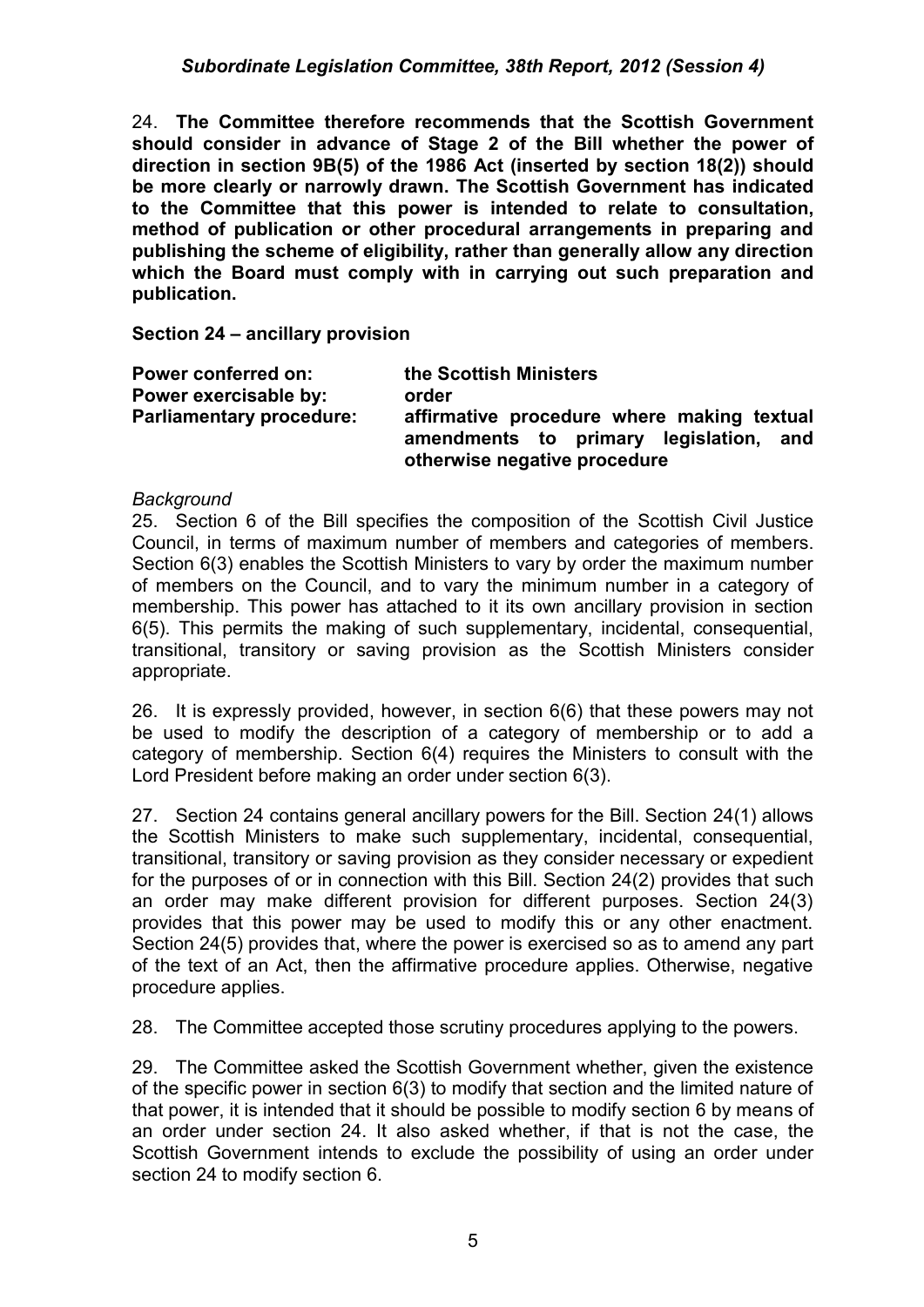30. As noted above, the Scottish Government's response is reproduced in the Annex.

#### *Comments*

31. On the face of it, section 24 may modify any provision of the Bill, including section 6. Section 6(3) confers a very specific power to modify aspects of section 6. Section 6(6) is then expressed as a specific limitation on that power: it does not include power to modify the description of a category of membership or to add a new category. The response by the Scottish Government acknowledges that an order under section 24 which purported to augment the power in section 6(3) by modifying categories of membership would circumvent the clear intent of section 6(6), and would be contrary to the Act. The Committee welcomes this view. However, it observes that the views and intentions of the present administration cannot be determinative of the matter when the unrestricted section 24 power will appear on the statute book until it is repealed, and so will be available to any future administration, including one which took a different approach to this matter.

32. For this reason, and from the viewpoint of the reader and in the interests of the accessibility of the provisions, the Committee considers that it would be preferable to put the matter beyond doubt by providing that an ancillary order under section 24 should not be capable of modifying or repealing the specific exclusion made by section 6(6) on the categories of membership.

33. **The Committee considers that it should be made clearer within section 24 that the powers in that section to make ancillary provisions for the purposes of or in connection with the Bill do not include the power to modify or repeal the specific restriction which is contained in section 6(6), as to the description of the categories of membership of the Scottish Civil Justice Council.**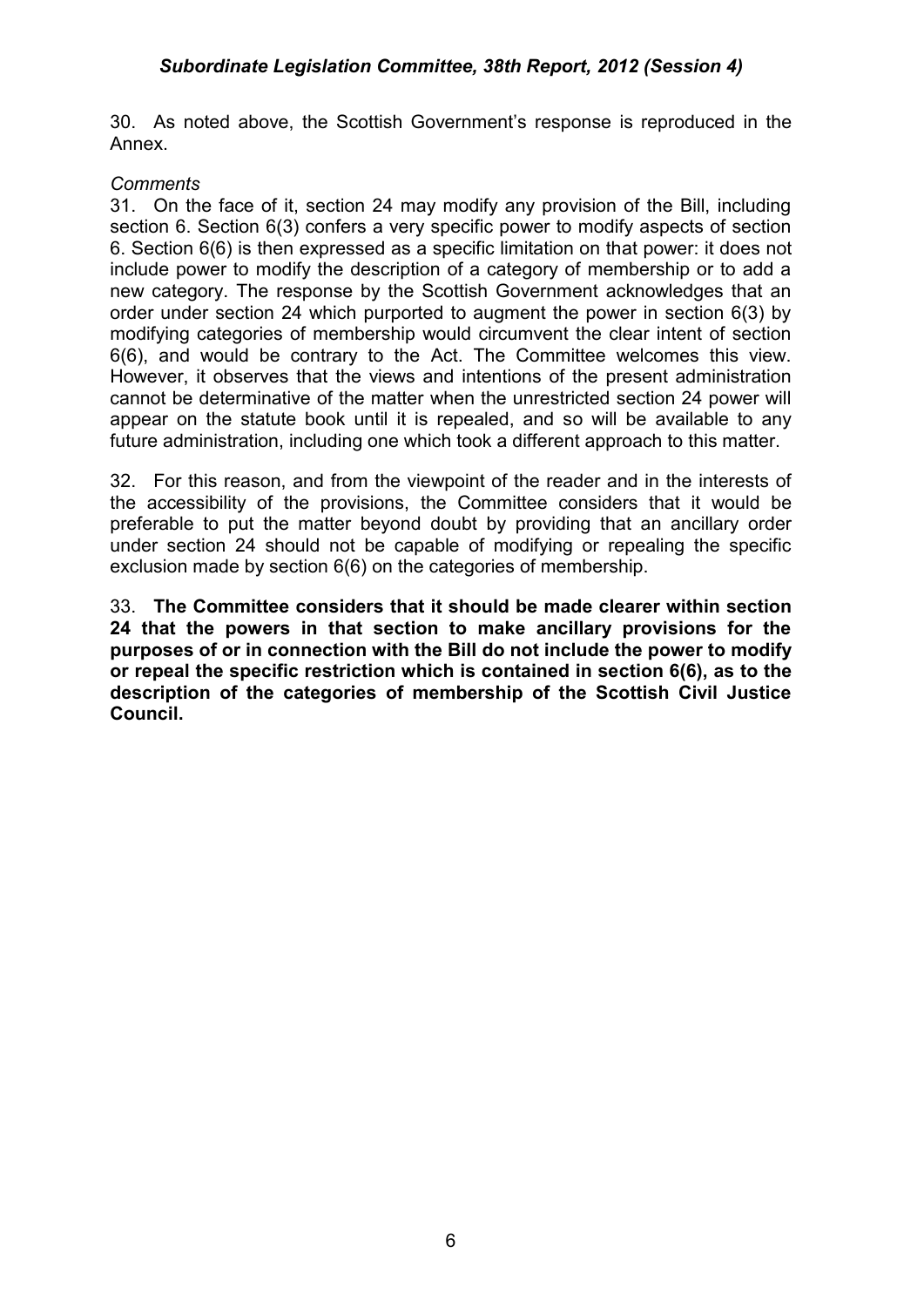#### **ANNEX**

#### **Correspondence with the Scottish Government**

**On 12 June 2012, the Subordinate Legislation Committee wrote to the Scottish Government as follows:**

#### **Scottish Civil Justice Council and Criminal Legal Assistance Bill at Stage 1**

1. The Subordinate Legislation Committee considered the above Bill on Tuesday 12 June and seeks an explanation of the following matters:

| Section 18(2) – new section 9B of the 1986 Act (scheme of eligibility) |                              |  |
|------------------------------------------------------------------------|------------------------------|--|
| <b>Power conferred on:</b>                                             | the Scottish Legal Aid Board |  |
| Power exercisable by:                                                  | scheme                       |  |
| <b>Parliamentary procedure:</b>                                        | no parliamentary procedure   |  |
| <b>Power conferred on:</b>                                             | the Scottish Ministers       |  |
| Power exercisable by:                                                  | directions                   |  |
| <b>Parliamentary procedure:</b>                                        | no parliamentary procedure   |  |

2. Section 18(2), which inserts new section 9B into the Legal Aid (Scotland) Act 1986, enables the Scottish Ministers to disapply the existing eligibility criteria for assistance by way of representation.

3. A new scheme of eligibility, prepared and published by the Scottish Legal Aid Board, would have to meet certain criteria, including on the avoidance of undue hardship to clients or their dependants. Separately, the Scottish Ministers may give the Board directions as to the preparation and publication of a scheme of eligibility, and the Board must comply with those directions.

- 4. The Committee asks the Scottish Ministers to explain:
	- why the power to make a scheme of eligibility is not expressed as a power to make subordinate legislation, given their stated position that the extension or alteration of eligibility for criminal legal assistance requires thorough parliamentary scrutiny; and
	- why the direction-making power in section 9B(5) of the 1986 Act is necessary, given the Scottish Ministers' extensive powers in relation to the approval, modification and withdrawal of a scheme of eligibility?

| Section 24 – Ancillary provision |                                                                                                                         |
|----------------------------------|-------------------------------------------------------------------------------------------------------------------------|
| <b>Power conferred on:</b>       | the Scottish Ministers                                                                                                  |
| Power exercisable by:            | order                                                                                                                   |
| <b>Parliamentary procedure:</b>  | affirmative procedure where making textual<br>amendments to primary legislation,<br>and<br>otherwise negative procedure |

5. Section 24 allows the Scottish Ministers to make such ancillary provision as they consider necessary or expedient for the purposes of or in connection with this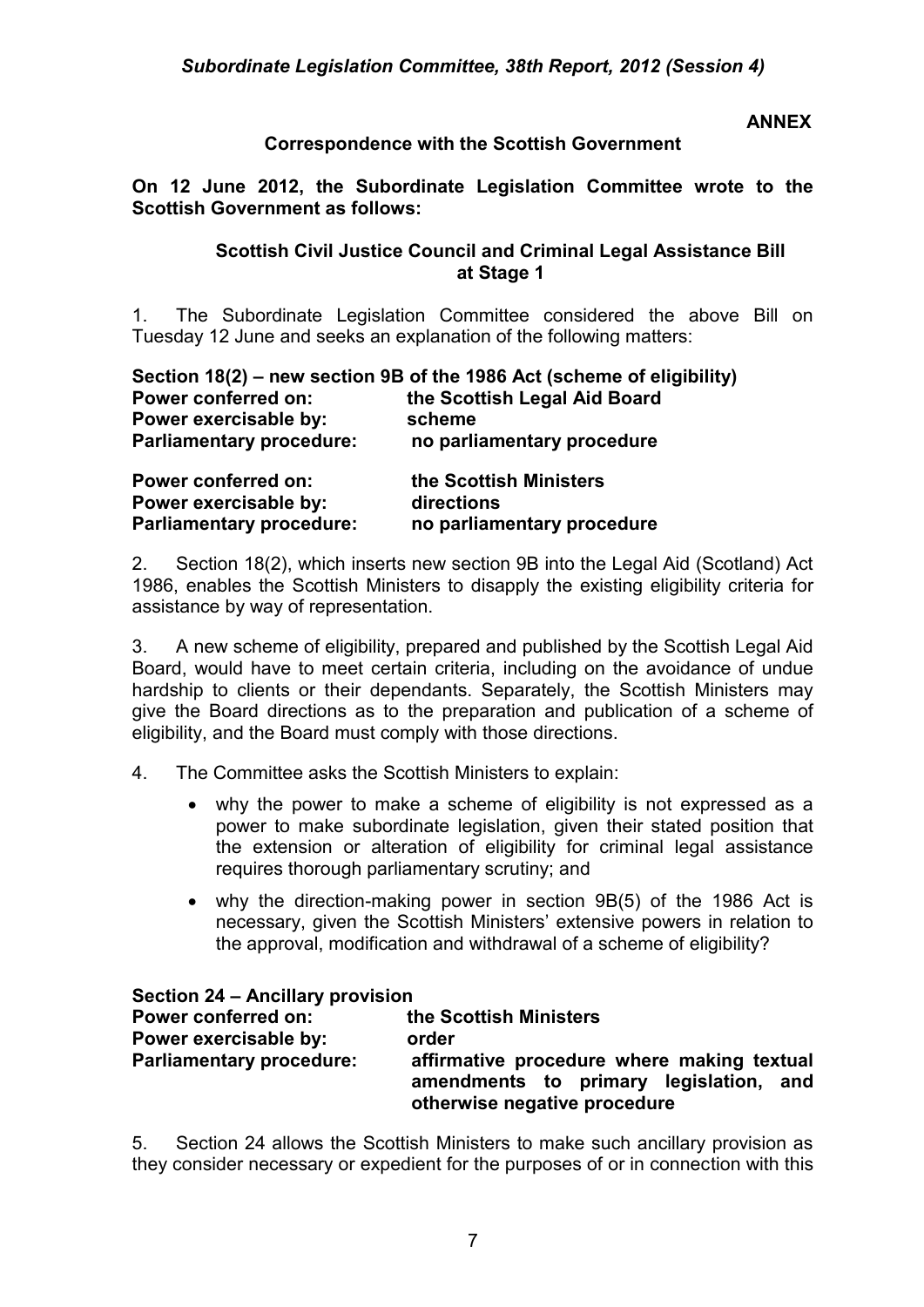Bill. However, there is an overlap between this provision and the bespoke ancillary powers provision in section 6(5), which may be used when making provision under section 6(3) on the number of members of the Scottish Civil Justice Council.

- 6. The Committee asks the Scottish Government:
	- whether, given the existence of the specific power in section 6(3) to modify that section, and the limited nature of that power, it is intended that it should be possible to modify section 6 by means of an order under section 24; and
	- if that is not the case, whether it intends to exclude the possibility of using an order under section 24 to modify section 6.

# **On 19 June 2012, the Scottish Government responded as follows:**

# **Section 18(2) – new section 9B of the Legal Aid (Scotland) Act 1986 ("the 1986 Act")**

You have asked that the Scottish Government explain why the power to make a scheme of eligibility is not expressed as a power to make subordinate legislation, given our stated position is that the extension or alteration of eligibility for criminal legal assistance requires thorough parliamentary scrutiny; and why the directionmaking power in section 9B(5) of the 1986 Act is necessary, given the Scottish Ministers' extensive powers in relation to the approval, modification and withdrawal of a scheme of eligibility.

In answer to the first part of the question, the Scottish Legal Aid Board ("the Board") currently applies the 'undue hardship' financial eligibility test in relation to summary and solemn criminal legal aid applications and in doing so has discretion about what constitutes 'undue hardship' in each and every application. The Board requires this discretion as application of the 'undue hardship' test is very dependant on an individual's case and circumstances. The Scottish Ministers are prevented under section 3 of the 1986 Act from giving any directions to the Board in relation to individual cases.

The Board currently issues guidance to the profession on how it applies the undue hardship test to applications for criminal legal aid and the kind of factors it takes into consideration. This guidance is non-statutory. Its status as guidance allows the Board to be as specific as it can be, in order to assist and inform practitioners, without limiting its discretion to consider all the circumstances of a case. Being guidance the Board can also alter it as necessary to reflect changes in what it considers would be undue hardship, for example as a result of changing financial circumstances in Scotland generally.

At present solicitors assess financial eligibility for Assistance By Way of Representation ("ABWOR") in certain criminal manners, most notably where a plea of guilty has been tendered. In carrying out the financial assessment, solicitors refer to regulations which prescribe what is counted as capital and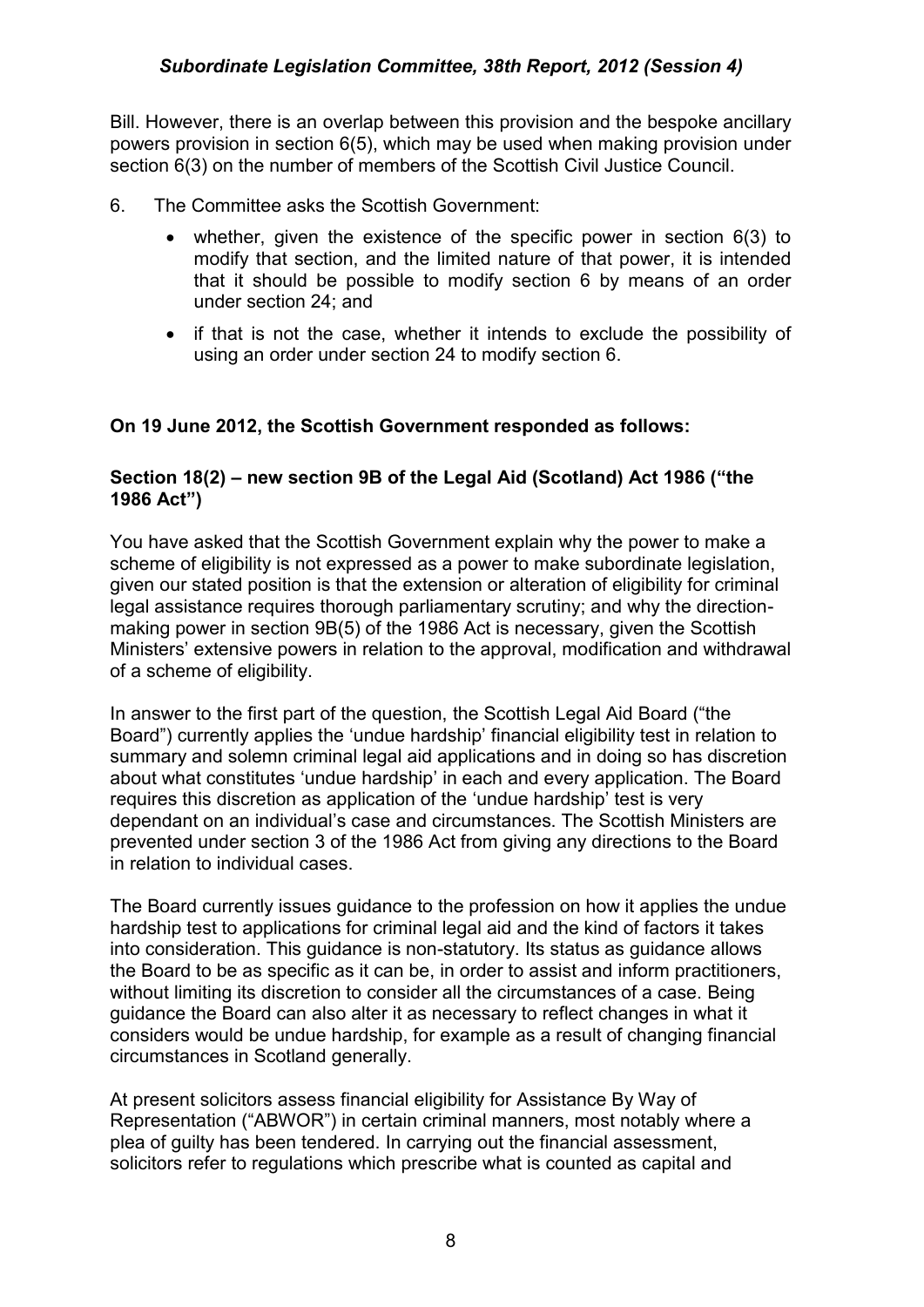income and other figures that are fixed by the Scottish Government and set out in the Board's Advice and Assistance Keycard ("the Keycard").

Section 18 of the Bill inserts a new section 9A into the 1986 Act which provides for a new financial eligibility test for certain criminal ABWOR proceedings to be based on undue hardship. The assessment of undue hardship will be carried out by the solicitor. The Bill proposes that a scheme of eligibility ("the scheme"), which would be analogous to the Board's existing non-statutory guidance for criminal legal aid cases, would be prepared and published by the Board and would be used by solicitors where applying the undue hardship test. However, section 18 also provides for a new regulation making power which will allow Scottish Ministers to prescribe the proceedings in which the new provisions about criminal ABWOR are to apply. These regulations will be subject to the affirmative procedure thereby ensuring thorough Parliamentary scrutiny.

Scottish Government officials have been discussing with the Board what will be in the scheme of eligibility. The scheme will probably be similar in approach to the ABWOR Keycard currently available to practitioners and the non-statutory guidance for criminal legal aid cases. It is expected that the scheme will set out when discretion may be exercised to grant criminal ABWOR even where the applicant appears to have too much income. This could occur where there are other circumstances of the case which would mean that undue hardship would be caused if criminal ABWOR were not provided. This discretion will only be exercised by the Board upon an application made to them either by the solicitor or the applicant. The scheme will include information on average case costs, so that a practitioner can factor in the likely total cost of a case in assessing the undue hardship of the applicant paying for his/her own representation. It is likely that the scheme will also summarise what is provided for in regulations about what should be treated as capital and income when calculating an applicant's financial resources.

In answer to the second part of the question, the powers of Scottish Ministers to approve, reject or modify a scheme (under section 9B(4)) are different to the power (in section 9B(5)) to make directions about the preparation or publication of a scheme. For example, Scottish Ministers might direct the Board to consult with the Law Society of Scotland when preparing the scheme, or to publish the scheme in a particular way to ensure the widest possible knowledge of it. The direction making power could be used to achieve both these things.

#### **Section 24 – Ancillary provision**

You have also asked whether, given the existence of the specific power in section 6(3) to modify that section, and the limited nature of that power, it is intended that it should be possible to modify section 6 by means of an order under section 24; and if that is not the case, whether the Scottish Government intends to exclude the possibility of using an order under section 24 to modify section 6.

In response, it is considered that it would be possible for the order making power in section 24 to be used to modify any of the sections of the Act including section 6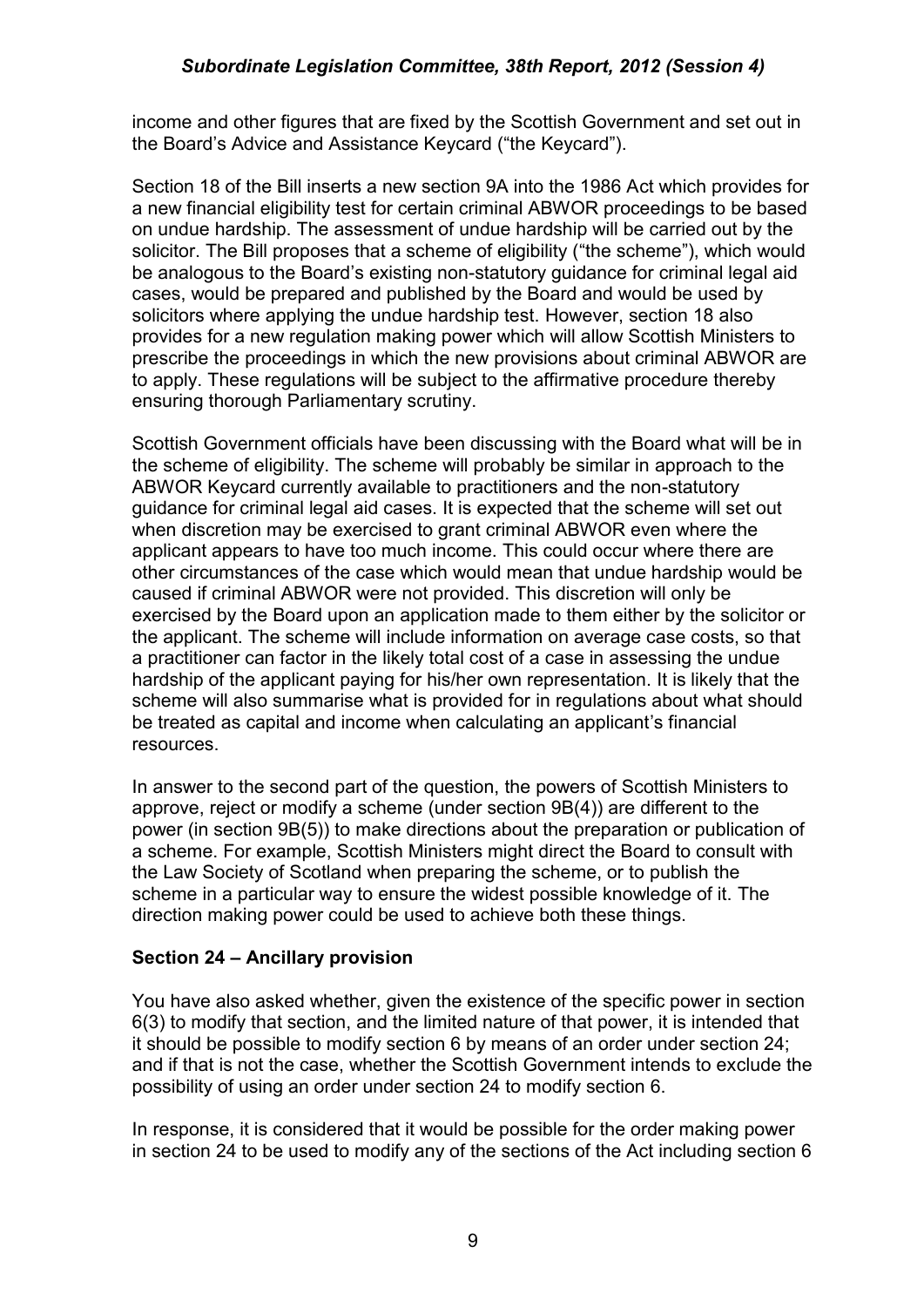provided that any modifications are consistent with the power in section 24 – necessary or expedient for the purposes of or in connection with the Act.

However, the power in section 24 must be read in the light of other specific provisions and powers in the Bill. In particular, the general power's applicability will be excluded in any instance where there is a specific power which already makes similar provision.

Section 6 provides a specific order making power for use in amending the numbers in any membership category in section 6(1). The Scottish Government considers that section 24 could therefore not be used to amend section 6(1) in the same way as section 6(3) provides. Similarly, the Scottish Government considers that the power in section 24 could not be used to amend out the specific limitation contained in section  $6(3)$ . An order under section 24 is to be used only "for the purposes of or in connection with the Act". It is clear that the Act, in being explicit in section 6(6) as to the limitation on the use of the order making power in section 6(3), does not envisage the use of the power in section 6(3) to effect the modification or addition of a category of membership. Accordingly the Scottish Government is of the view that any order under section 24 which purported to augment the power in section 6(3) by modifying categories of membership would circumvent the clear intent of section 6(6) and would be contrary to the Act and not within the powers in section 24.

The Scottish Government does not consider that it is necessary to exclude the possibility of using section 24 in different circumstances relevant to section 6 as the position is covered adequately by the normal rules of statutory interpretation.